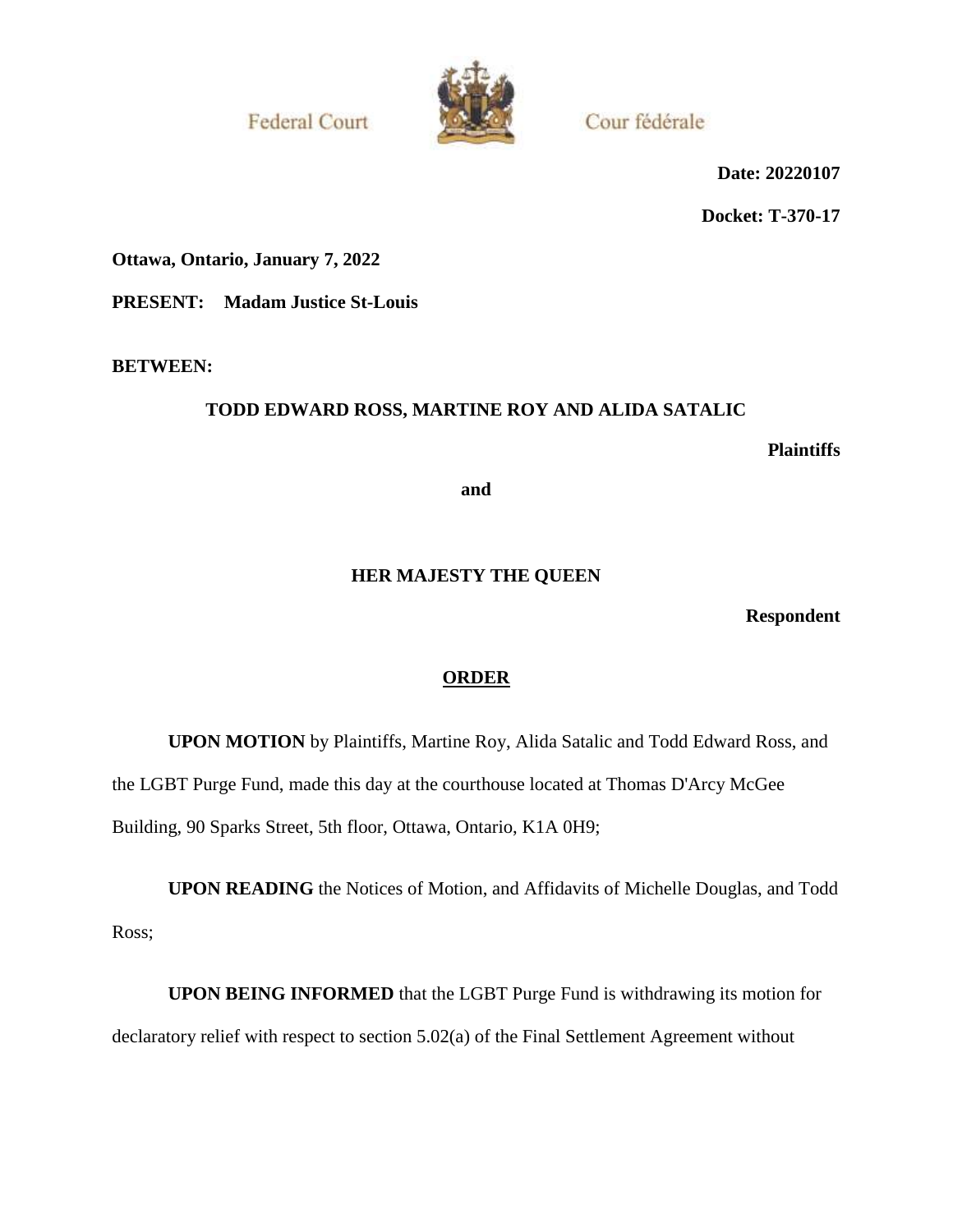prejudice to its right to bring this issue forward in future and without agreeing with the positions taken by Her Majesty the Queen on this point; and,

**UPON HEARING** the submissions of Counsel;

- 1. **THIS COURT ORDERS THAT** the Third Supplementary Agreement dated November 8, 2021, a copy of which is attached as Annex "A" to this Order, between the Representative Plaintiffs, the LGBT Purge Fund, and Her Majesty the Queen is hereby approved;
- 2. **THIS COURT FURTHER ORDERS THAT** the administration of the Individual Compensation Claims Process, and the implementation of the Individual Reconciliation Measures, under the Final Settlement Agreement ("**FSA"**), Supplementary Agreement (**"SA"**), and Second Supplementary Agreement (**"SSA"**) (collectively, the **"Settlement Agreements"**), and as approved by the Court, are completed and all further obligations thereunder are terminated;
- 3. **THIS COURT FURTHER ORDERS THAT** the report of the Administrator/Monitor, Deloitte LLP (**"Deloitte"**), is received and approved, and Deloitte is hereby discharged of its duties under the **FSA and SA**;
- 4. **THIS COURT FURTHER ORDERS THAT** the report of the Claims Assessor, the Honourable Justice Marie Deschamps C.C., Ad.e, (**"Justice Deschamps"**) is received and approved, and Justice Deschamps is hereby discharged of her duties under the Settlement Agreements;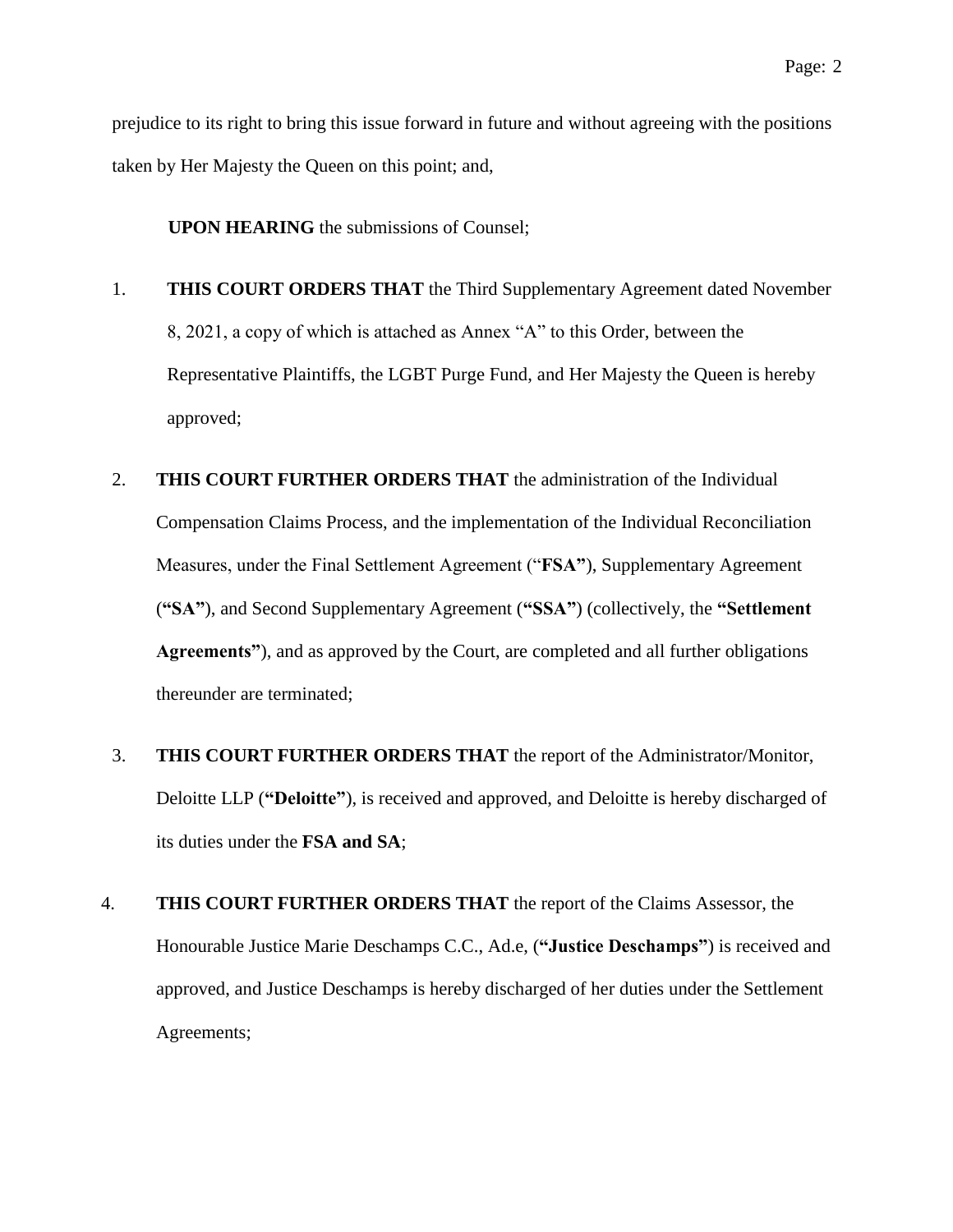- 5. **THIS COURT FURTHER ORDERS THAT** Dr. Alain Brunet is hereby discharged of his duties under the Settlement Agreements;
- 6. **THIS COURT FURTHER ORDERS THAT** the duties of Cambridge LLP, Koskie Minsky, McKiggan Hebert and IMK Advocates (collectively, **"Class Counsel"**) as Class Counsel are hereby suspended in respect of this Action and its settlement and the administration thereof and no further duties or obligations are owed to the Class Members in respect of this Action and its settlement and the administration thereof;
- 7. **THIS COURT FURTHER ORDERS THAT** Class Counsel will be automatically discharged as Class Counsel upon the dissolution of the LGBT Purge Fund unless this Court orders otherwise;
- 8. **THIS COURT FURTHER ORDERS THAT** the duties of Representative Plaintiffs Todd Ross, Martine Roy, and Alida Satalic, are hereby suspended and they owe no further duties or obligations to the Class Members in respect of this Action or the Settlement Agreements;
- 9. **THIS COURT FURTHER ORDERS THAT** the Representative Plaintiffs will be automatically discharged as Representative Plaintiffs upon the dissolution of the LGBT Purge Fund unless this Court orders otherwise;
- 10. **THIS COURT FURTHER ORDERS THAT** Class Counsel and the Representative Plaintiffs (through their Counsel) will continue to be served with materials in this action, notwithstanding the suspension of their duties;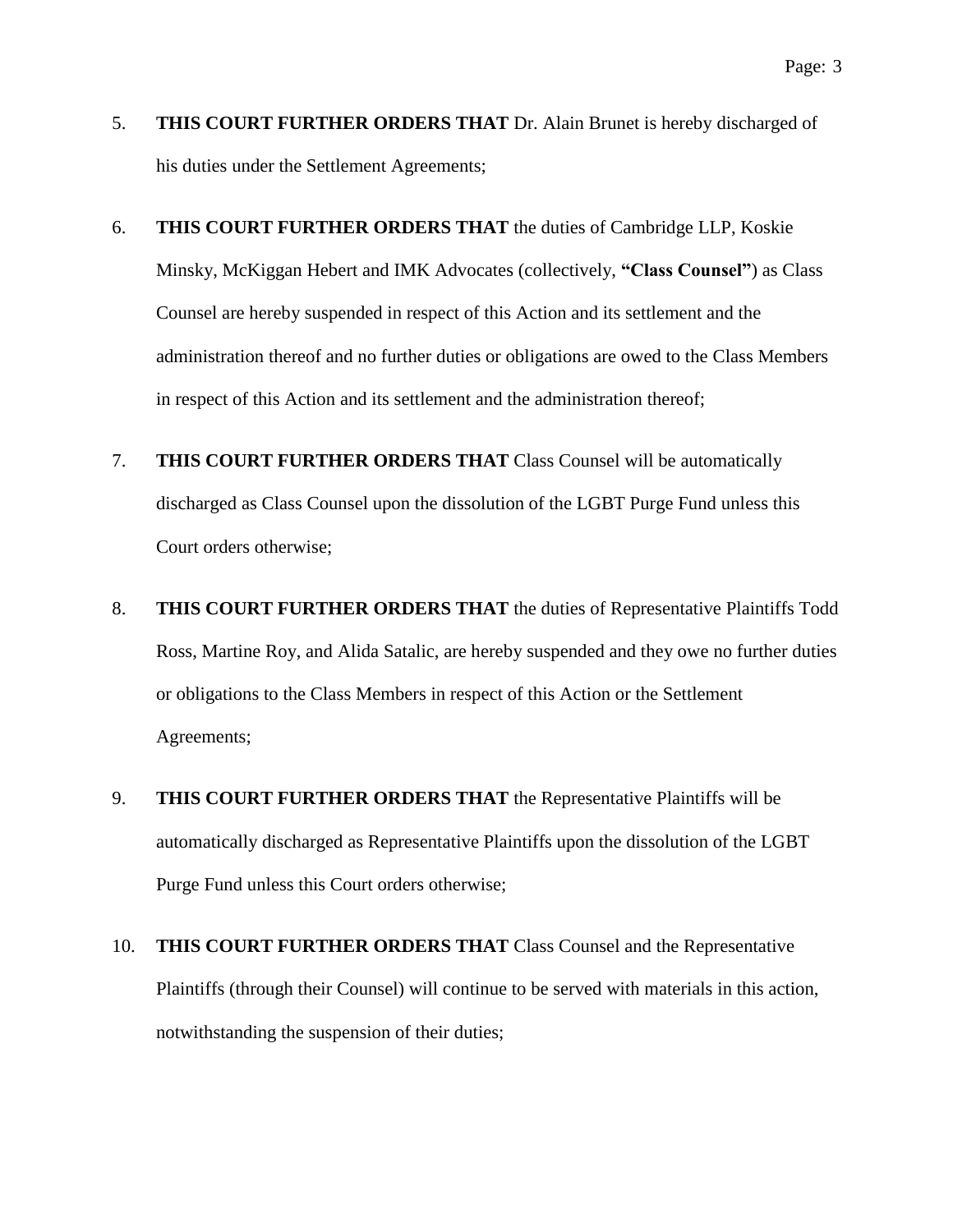11. There shall be no order as to costs;

"Martine St-Louis" blank Judge and the state of the state of the state of the state of the state of the state of the state of the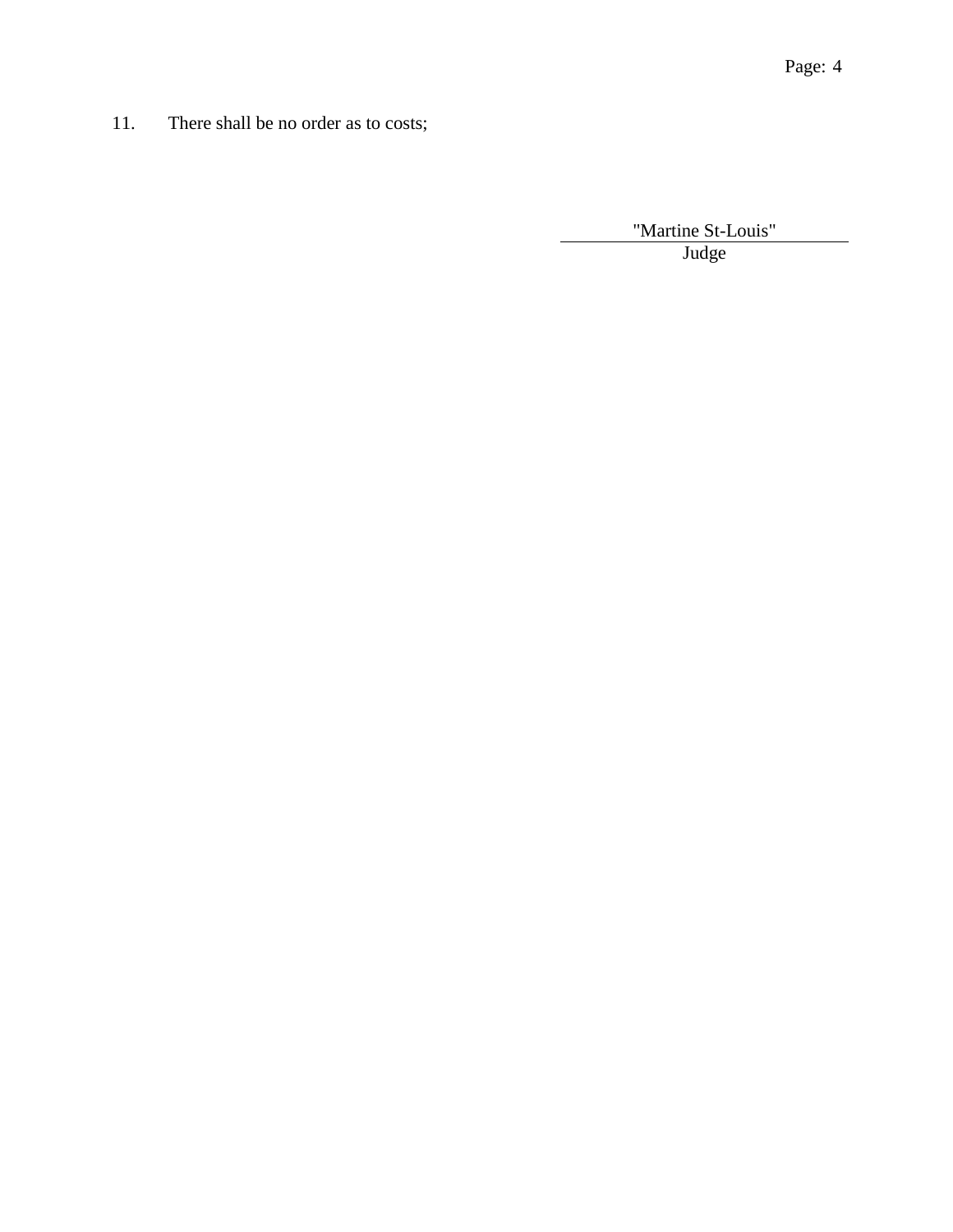### **THIRD SUPPLEMENTARY AGREEMENT**

### **WHEREAS:**

- A. Canada and the Plaintiffs entered into a Final Settlement Agreement ("FSA") dated March 28, 2018, a Supplementary Agreement ("SA") dated June 15, 2018, which was approved by the Federal Court on June 22, 2018;
- B. Canada and the Plaintiffs entered into a Second Supplementary Agreement ("SSA") dated January 31, 2019, which was approved by the Federal Court on March 5, 2019;
- C. The Second Supplementary Agreement terminated the role of the Reconcilication and Memorialization Measures Panel and assigned its responsibilities to the LGBT Purge Fund, which is a non-profit corporation incorporated under the *Canada Not for Profit Corporations Act* ("*CNCA*") on October 19, 2018;
- D. By section 22.03 of the SSA, the LGBT Purge Fund was granted standing in this proceeding to seek directions of the Court with respect to the FSA, the SA and the SSA or the activities of the LGBT Purge Fund pursuant to those agreements, and by section 22.04 of the SSA, was made a party to the FSA, SA and SSA upon execution of the Joinder Agreement which made it subject to all of the obligations provided therein;
- E. The LGBT Purge Fund has requested, and Canada and the Plaintiffs, by their counsel, have agreed, to amend certain portions of the FSA and the SSA to ensure that the LGBT Purge Fund can continue to meet its obligations under the agreements, and;

**NOW THEREFORE**, in consideration of the mutual agreements, covenants and undertakings set out in this agreement, the Parties agree with each other as follows:

### **Definitions**

# **SECTION TWENTY EIGHT WINDING UP DATE**

### **28.01 Amendment to Winding up Date of the LGBT Purge Fund [FSA 5.02(b)]**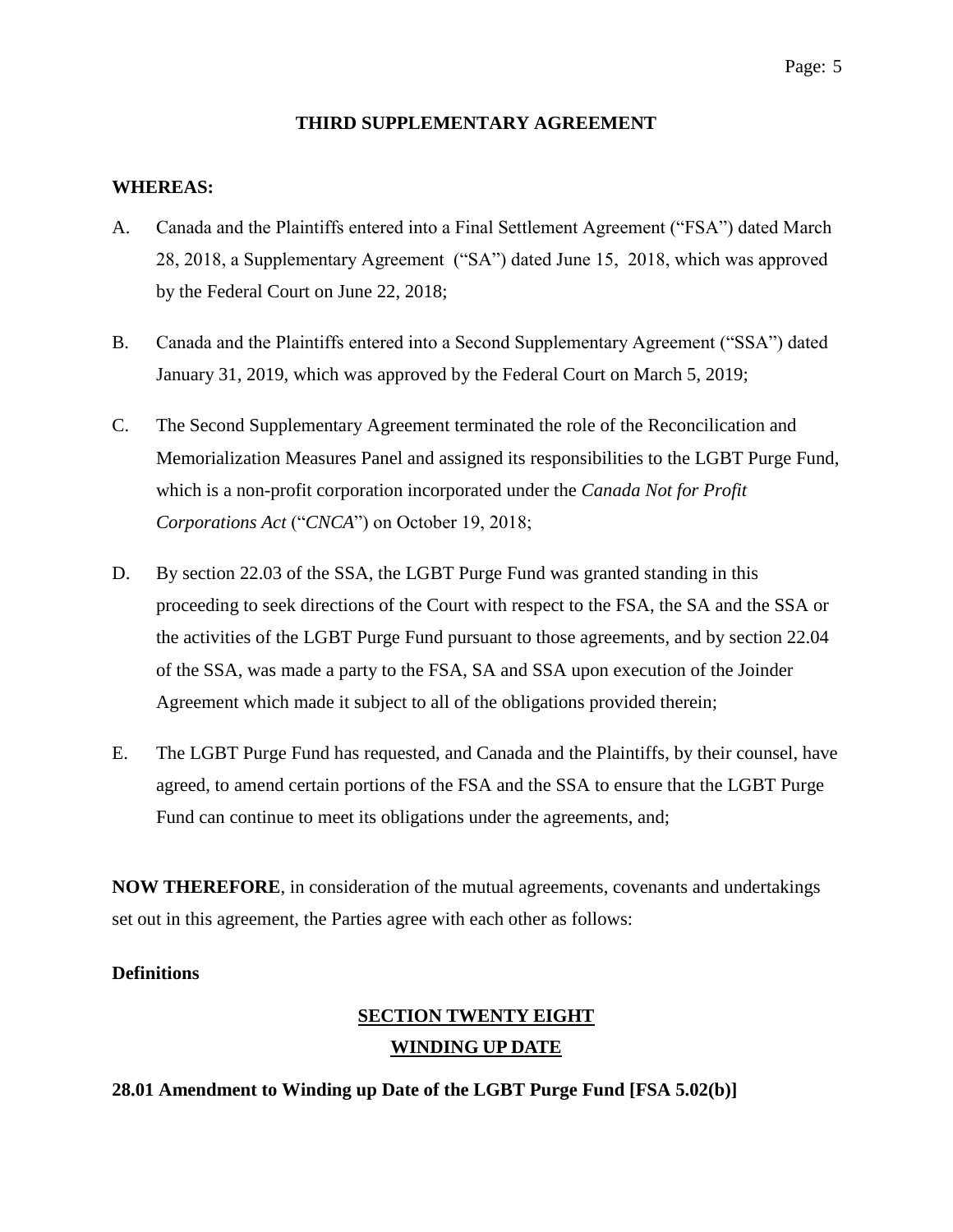The Parties agree to amend the third paragraph of s. 5.02(b) of the FSA to read as follows (amendments underlined):

All monies allocated to RMM, including investment income under this FSA shall be exhausted and the LGBT Purge Fund shall be wound up by June 30, 2027. This deadline may be extended on the written consent of the Parties.

# **SECTION TWENTY-NINE INVESTMENTS**

## **29.01 Amendment to Restrictions on Investment of RMM Funds [SSA, Annex D, ss. 3.and. 5.1]**

The Parties agree to amend s. 3.3 and the second bullet of s. 5.1 of Annex D to the SSA ("Investment Policy Directive"), is amended as follows (amendments underlined):

### **3.3 Time Horizon**

The Fund is expected to have a multi-stage time horizon bbased on the varying liquidity need highlighted above. The entirety of the Fund is expected to be liquidated over a 7 year time horizon.

- Assets earmarked for cash outflows within a one year period are considered Short Term and will be invested in cash and cash equivalent investments including GICs (Guaranteed Investment Certificates) and money market pooled funds.
- Assets earmarked for cash outflows within a one to three year time horizon are considered Medium Term and will be invested in a combination of GICs, pooled money market funds and pooled short-term fixed income funds.
- Assets earmarked for cash outflows within three to five years are considered Long Term and will be primarily invested in a combination of GICs, pooled short and medium term fixed income investments. At the Manager's discretion, pending equity market conditions, and following consultations with the Board, up to 20% of Long Term asseets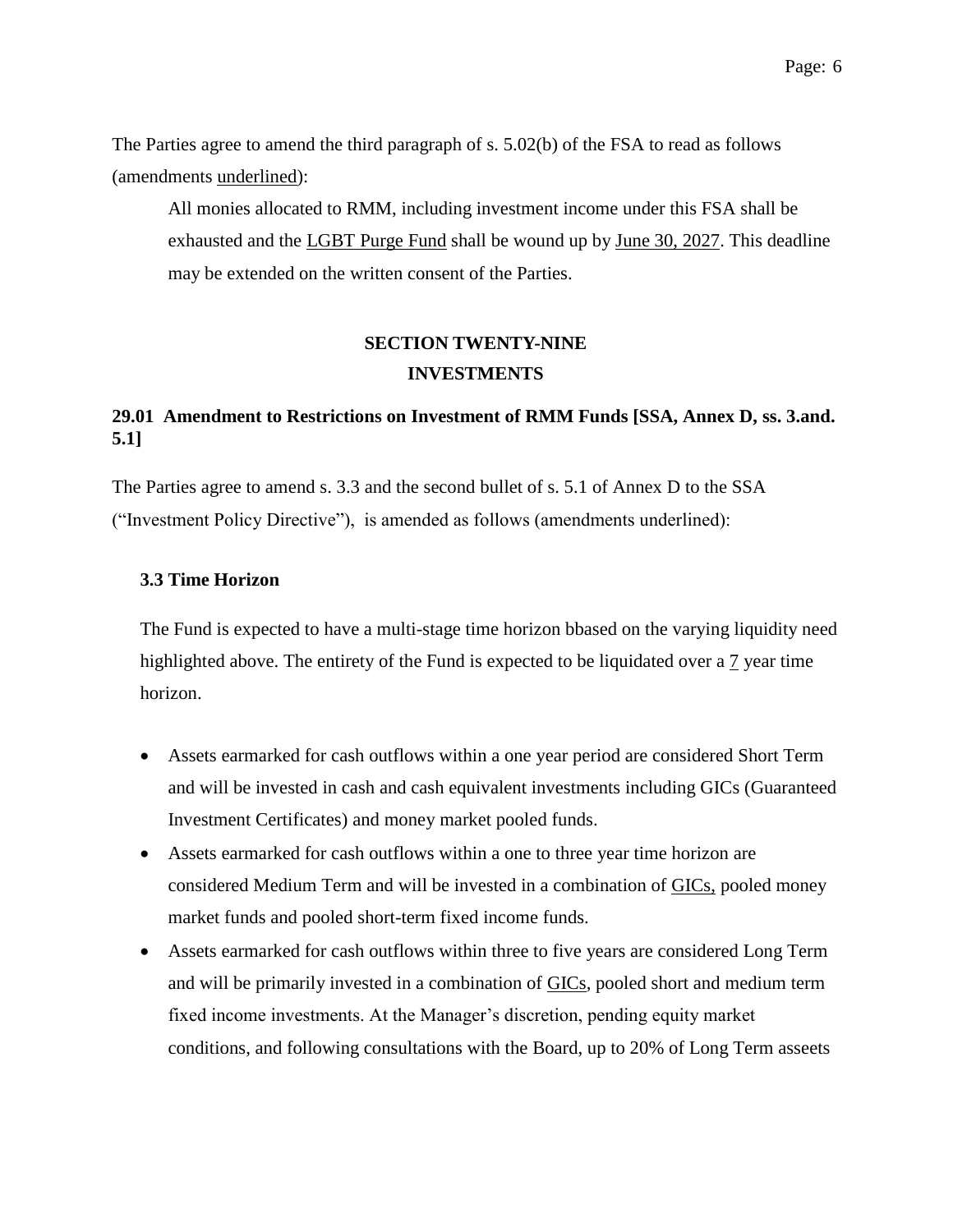may be invested in low volatility equity strategies to enhance real capital preservation for the Long Term assets.

## **5.1 Cash Equivalents**

- Cash and cash equivalents such as money market to have ratings of at least R1 using the rating of the Cominio Bond Rating Service ("DBRS") or equivalent.
- Bank deposits and Guaranteed Investment Certificates to have maturity of four years or less, but in no case shall the GICs have a term ending later than January 1, 2027 without the written consent of the Parties.

# **SECTION THIRTY GENERAL**

## **30.01 Entire FSA**

As set out in 17.03 of the FSA, the Parties confirm that the FSA executed o March 28, 2018, shall include the SA, the SSA, and this TSA, and together they form the entire agreement betweent the Parties.

**IN WITNESS WHEREOF** the Parties have executed this Third Supplementary Agreement.

# **HER MAJESTY THE QUEEN IN RIGHT OF CANADA, as represented by the Attorney General of Canada**

Signed at Toronto Ontario this 29th day of October, 2021

**« Christine Mohr »**

### **BY: \_\_\_\_\_\_\_\_\_\_\_\_\_\_\_\_\_\_\_\_\_\_\_\_\_\_\_\_\_\_\_\_\_\_\_\_\_ ATTORNEY GENERAL OF CANADA** For the Defendant

Signed at Halifax, Nova Scotia, this 29th day of October, 2021.

**« Angela Green »**

**BY:** \_\_\_\_\_\_\_\_\_\_\_\_\_\_\_\_\_\_\_\_\_\_\_\_\_\_\_\_\_\_\_\_\_\_\_\_\_

**ATTORNEY GENERAL OF CANADA**